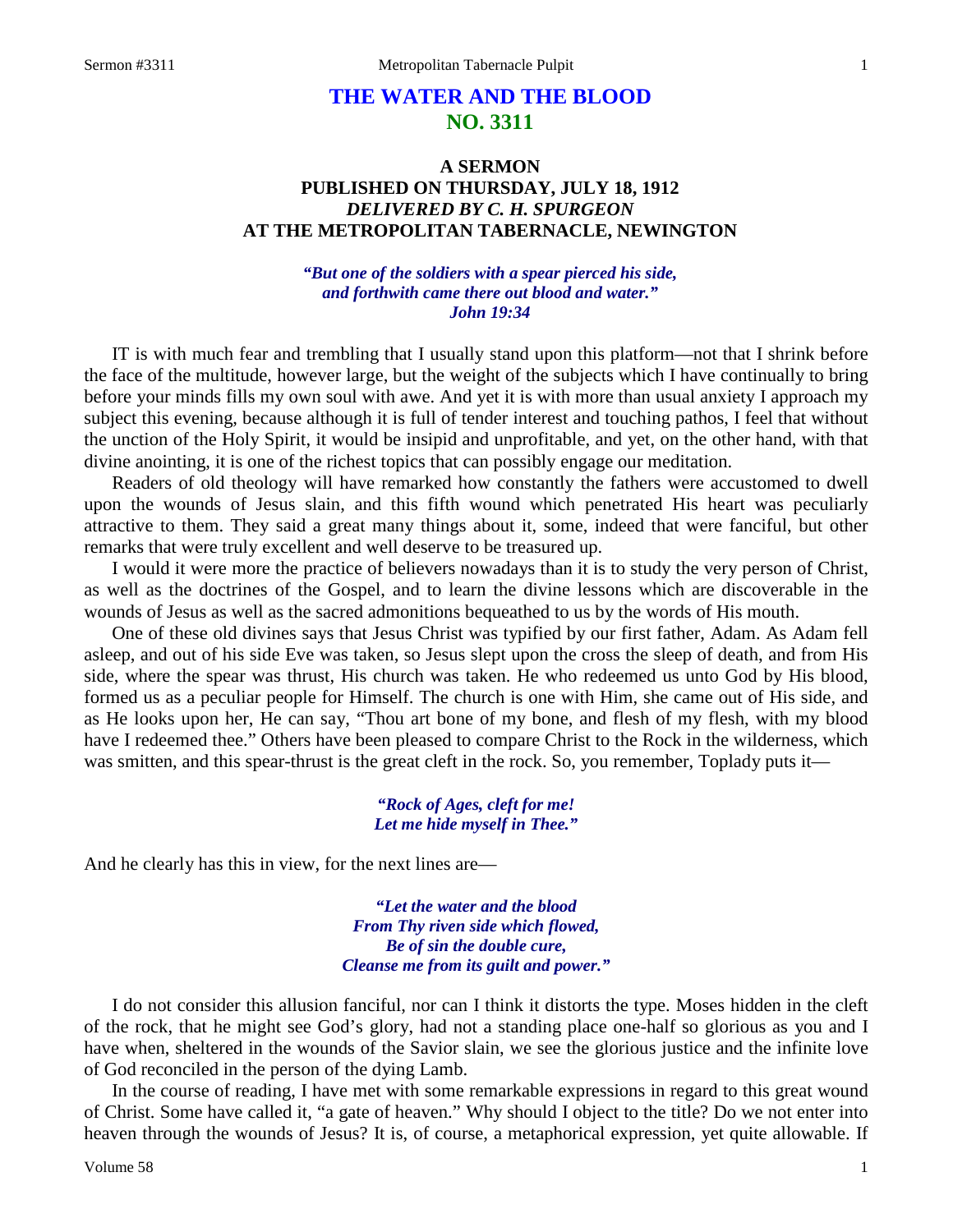the teaching is that there is no other way of access to God except through the rent veil of Christ's body—and that veil was rent in twain indeed when the soldier with the spear pierced His side—we may, without straining the thought, call that wound one of the gates of heaven. Another calls it "a celestial window, a window of paradise," and we have versified that idea in one of our own familiar sonnets—

#### *"Look through Jesu's wounds on me; Him, and then the sinner see."*

Another writer, carried away by the consideration of this spear-thrust, calls it "a palace of refuge." A palace! Surely, never king had such an one, Solomon's palace of ivory was nothing like it. And what a refuge it is! When the poor heart, like the dove hunted by the hawk, needs a shelter, if it can fly to Jesu's wounds, it is sheltered from all its sins. Well does our song put it—

> *"Come, guilty souls, and flee away Like doves to Jesu's wounds; This is the welcome Gospel day, Wherein free grace abounds."*

I forget the name of the writer, who, in speaking upon his Master's wounds, seems to get so exalted and carried away by the subject that He calls this wound "the sacred well-head of the rivers of golden sand which cover all the earth"—two rivers, one of water and the other of blood, two quickening rivers, that carry life through the realms of death, two purifying rivers, cleansing the Augean stable of this filthy world, two mighty rivers, which bear the elect vessels onwards towards the sea of everlasting bliss, not one of them suffering shipwreck on the voyage, for this mighty river is too deep to have quicksands, too broad for the mariner to be cast away upon a rock-bound shore. I like the thought, and so let it be—the sacred well-head of that river of more than golden sand, the streams whereof make glad the multitudes of God's chosen throughout the earth.

In this wound of Christ, caused by the soldier, I discern four obvious meanings, it has many more, but these four will be enough to occupy our attention this evening.

#### **I.** It was THE MARK OF PROPHECY.

In order that it might be fully known that Jesus Christ was the Messiah that was to come, the prophets had given many marks, all of which must be found in the person of the man who should be the great Deliverer. Among the rest was this one that John quotes, "A bone of him shall not be broken." This description concerned the paschal lamb, of which it was expressly said by the Lord, through Moses, that they were never to break a single bone of it. Its joints were to be separated after it had been roasted with fire, but not a bone was to be snapped.

Now, if Jesus Christ is the Lamb of God's passover, it is necessary and needful that He should never have a broken bone. And yet it looked as if His bones would be broken. The rough soldier brought up a great iron crowbar, and with an awful blow smashed the legs of the poor thief who hung on one side of our Lord, but half-dead, in order to hasten his dissolution. It was a strange thing that he passed by Christ, who was in the middle.

I know not what it was that made him do so—whether some flash of majesty beamed from that dead face, or whether some singular instinct checked his arm. But he went and administered the dreadful blow to the thief on the other side, and now he came to Christ, and perhaps raised the iron rod, when he saw that He was already dead. His head was hanging down upon His bosom, and the man saw clearly that there was no need to administer the deathblow to Him. It was a strange thing that his hands should be so restrained. The soldiery of that day were wanton enough. They were just as likely as not to have broken the bones even though the man were dead, but prophecy must have it so, and therefore not a bone of Jesus can be broken.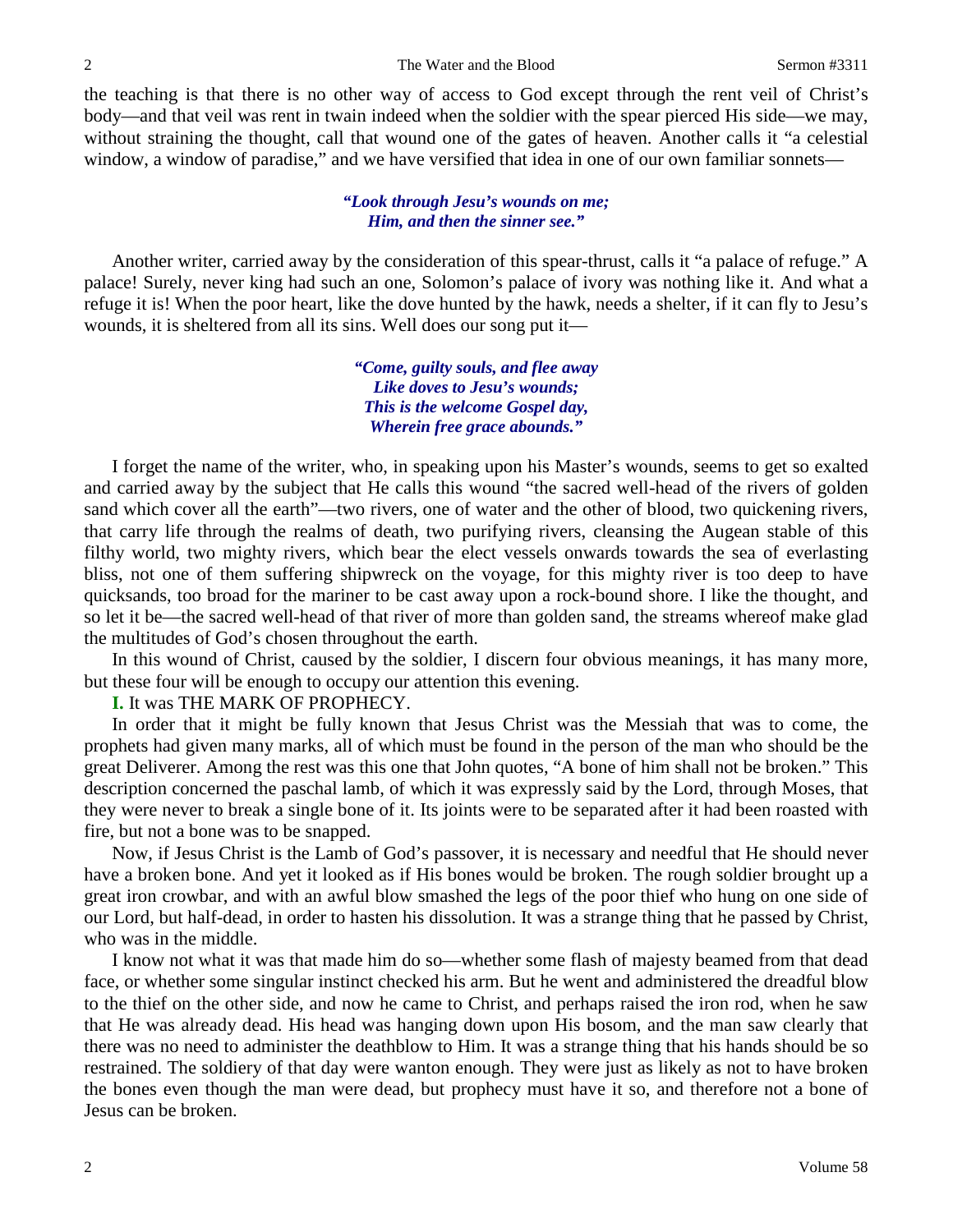#### Sermon #3311 The Water and the Blood 3

And then the prophet Zechariah had said concerning the Messiah, "They shall look upon him whom they have pierced, and they shall mourn for him, as one mourneth for his only son." Now, up till that moment our Lord had not been pierced, except as to His hands and feet, and this would scarcely have been a carrying out of the word "pierced." Somebody would have said, "Well, but He never was pierced so as to cause His death, there was no such piercing as the text indicates."

But now that the soldier, moved by the mysterious impulse, lifts his lance and thrusts it deep into the side of Christ—now did prophecy set its mark upon Christ—now did history identify Him, the man without broken bones, yet the man whose side was pierced, Him for whom Israel should one day mourn, Him whom His enemies should one day confess to be their King.

My dear brethren and sisters, has it ever struck you with admiring wonder that Jesus Christ should answer to prophecies so complicated, and types so manifold—should answer even with coincidences the most minute to them all? It would be almost impossible to count the types of Christ which are given in the Old Testament. It would, perhaps, be easy to count the prophecies, but very difficult for anybody to form a character in which all these should be blended and fulfilled.

It has been said that if you were to give all these types and all these prophecies to the wisest of men of all ages, and say to them, "You are required to compile a biography of a man who shall answer to all these," they must certainly give it up in despair. You can find men who will make a key to fit any lock, by diligence of labor, no matter how complicated the mechanism may be, the thing may at last be done. But I will defy all the wisdom that ever was in humanity to form a key that will fit the exceedingly complex words of all the types of the Old Testament and all its prophecies.

How palpable then the evidence is. Our Lord Jesus Christ answers to them all. Just as the stamp in the wax answers to the seal that stamped it, the providence that transpired corresponds with the predictions that forestalled His course, He went as it was written of Him. There He is, and He fulfils types that look the most opposite, and prophecies which seem to run counter to one another.

If anybody thinks that the stories told by the four evangelists are spurious, I would suggest to him to go and write a fifth—to try to write another that would as much correspond with the Old Testament, and with the other four, as those four do with the Old Testament and with each other, and when that task was done, I would then give him another problem to solve before he could have reasonable ground for suspicion that Jesus of Nazareth was not the Messiah.

Account for the incredulity of the Jews in the presence of those evidences that have produced conviction among the Gentiles upon any other hypotheses than that which ratifies their own Scriptures. If the Old Testament be the Word of God, it seems marvelous to us that men do not receive Jesus as being the Shiloh that was to come, the promised Messiah, the Prince of the kings of the earth.

Jewish unbelief amazes us, yet I suppose if we judged aright, our own want of faith in Jesus, notwithstanding the rational credit we give to His mission as a popular creed, is more amazing still. If that be gross unbelief which rejects Christ while acknowledging the Old Testament, what shall I say of you who refuse allegiance to Him, and yet profess to believe both the Old and the New? If they that receive the first yet stumble at the second, what shall I say of those who receive both and yet, over the head of this double belief professed, give not their hearts to the crucified Son of God, and put not their trust in the merit of His precious blood, but still continue afar off from Him by wicked works?

Some time ago, when in Italy, at a town on the Italian side of the Alps, I saw one Sunday afternoon, in a quiet walk alone, a sight which struck me very much, and which remains fixed upon my memory. There was outside the town a mountain, all the way up the sides of which were different representations of the progress of our Lord, from the garden where Judas betrayed Him to the place of His resurrection. The figures were as large as life, carved in either stone or wood, and painted to imitate nature.

When I got to the very summit of the hill, there was a church. There was no one in it, and I pushed open the door and went in. All was still. It was a large building, and all around it were images of the prophets and the apostles. There stood Isaiah, and Jeremiah, and Ezekiel, and all the rest—one knew the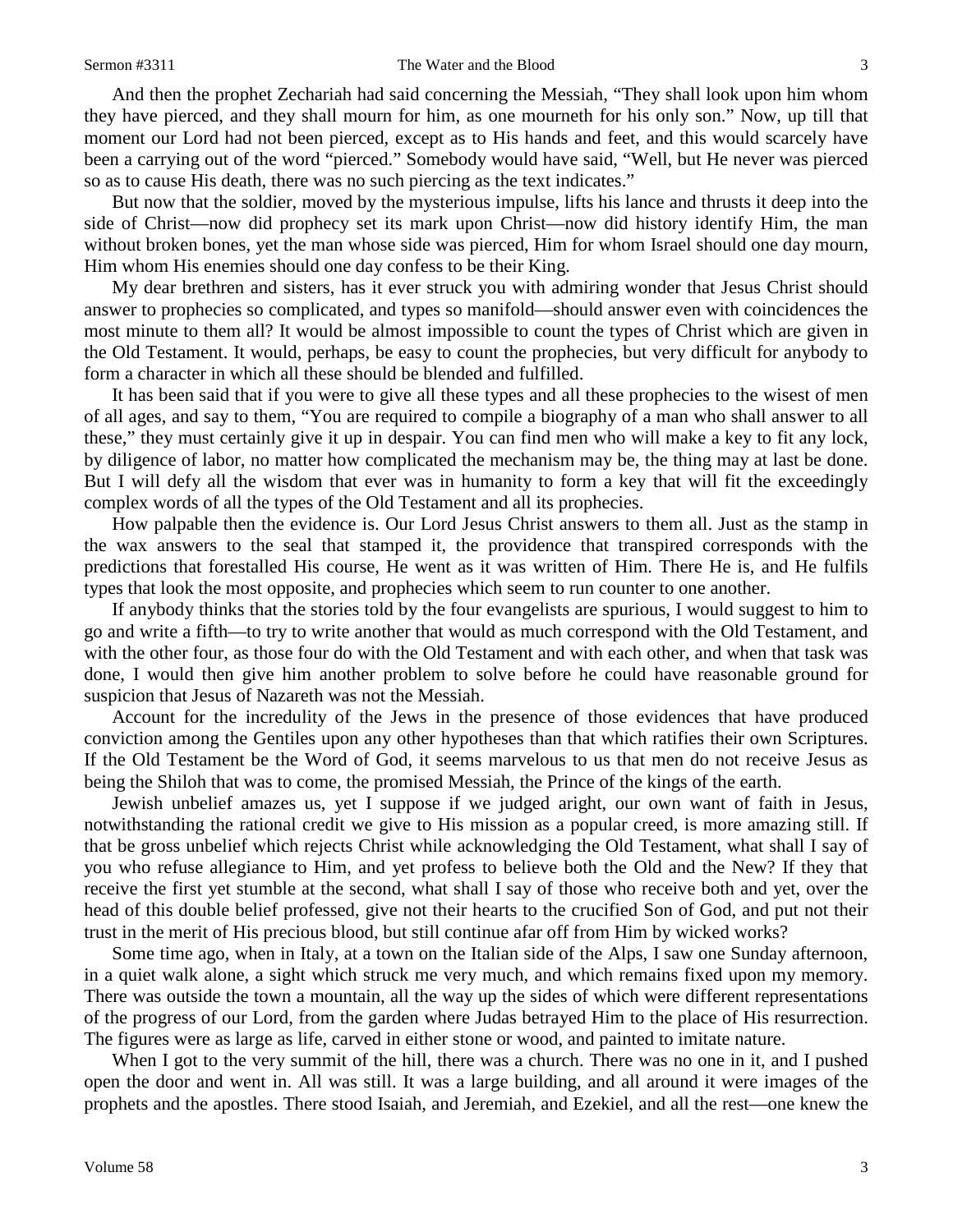usual portraits of them, and up in the dome, at the very top of the church, was a large and striking image of the Savior.

Now, what struck me about the church was this—that the images of those prophets and apostles who stood there had their fingers all pointed upwards, so that, when I went in, I could not help looking up to the top to see what they were pointing at. All round the church there were the words, in Latin, "Moses and the prophets spake concerning him," and there stood Moses and the prophets, carved in stone, and all pointing to Him.

Isaiah had a little scroll in his hand, on which was written, "The LORD hath made to meet on him the iniquity of us all." Jeremiah had a scroll in his hand, on which was written, "Behold, and see if there be any sorrow like unto my sorrow, which is done unto me." I think the church just represented the truth in that case. It is even so. All the prophets stand as a complete circle of distinct testifiers, and with uplifted fingers, they all concur with John the baptist when he said, "Behold the Lamb of God, which taketh away the sin of the world." They all point to Christ. If you read the life of Christ, and then read what they said of Him, you will be persuaded that this is He which was to come.

**II.** But to pass on, we may look upon the spear-thrust in the side of Christ as THE ESCUTCHEON OF SHAME.

While our Lord lived, He was the subject of every form of scorn. He was scourged as none but a felon might be according to the Roman law. He was spat upon and mocked, as even a felon ought not to have been. That thorn crown, that scepter of reed, and that old scarlet cloak—who could have invented a more shameful insignia for One who was greater than all the kings on the earth, but who was brought exceeding low? And our Lord's death itself was a great portion of His shame. It was a shame for Him to die, and ignominy for Him to die the death of hanging on the cross.

Heraldry has so emblazoned the symbol that we do not ordinarily apprehend the real shame to which Christ was exposed. Were I to preach to you tonight that a certain man who was hanged was very God, people would begin to say, "Why, you preach of one who died on the gallows as a felon." Literally and truly, that is just how Jesus Christ did die, according to the customs of His times. Crucifixion was to the Romans what hanging is to us, only it was worse. It was more shameful, for crucifixion was reserved for the very worst of crimes. Not all murderers were so punished, but only the worst and vilest crimes with murder to aggravate them received this opprobrious doom.

People hang crosses round their necks, and wear them as ornaments, I wonder whether they would make ornaments of gibbets, yet it means that. It is just the same thing, and this is the shame of Christ. This is the very shame in which Paul rejoiced and gloried, that Jesus Christ was not ashamed to be a shame, that He was willing to be made a shame and a curse for us, that He was content to be treated with all the scorn that human malignity and inhuman cruelty could heap upon Him.

But beloved, when Christ was dead, they might certainly have ceased from their scorn. But no, the brutal Roman soldiery were not very nice as to what they did with living bodies. They would not, therefore, be particular as to what they did with dead bodies, therefore this soldier, in a mere freak of wanton brutality, thrust his lance into the Savior's heart. It was the last kick of the old enemy. It was, as it were, the last of the spittle from the foul mouth of human slander and hatred. It was the last thrust that human malice could give to the Lord of life and glory. I see in this the mark, the crowning emblem of the shame which He endured.

Well, and what then? Why, it should teach us, dear friends, what a shameful thing sin must be, for though Christ was no sinner, yet when our sins were laid upon Him, see how God treated Him, and permitted Him to be treated as an outcast, to be covered with the utmost shame. Ah sin, what a shameful thing you must be! Blush, Christian, that you should be guilty of it. Blush again that you do not blush oftener. Be ashamed that you are not ashamed of sin, and be offended that your heart should be so stolid over a thing so detestable.

Another thought springs up, namely, that if Christ was put to so much shame for us, how glad we ought to be if we are allowed sometimes to be put to shame for Him! Oh! there are some people who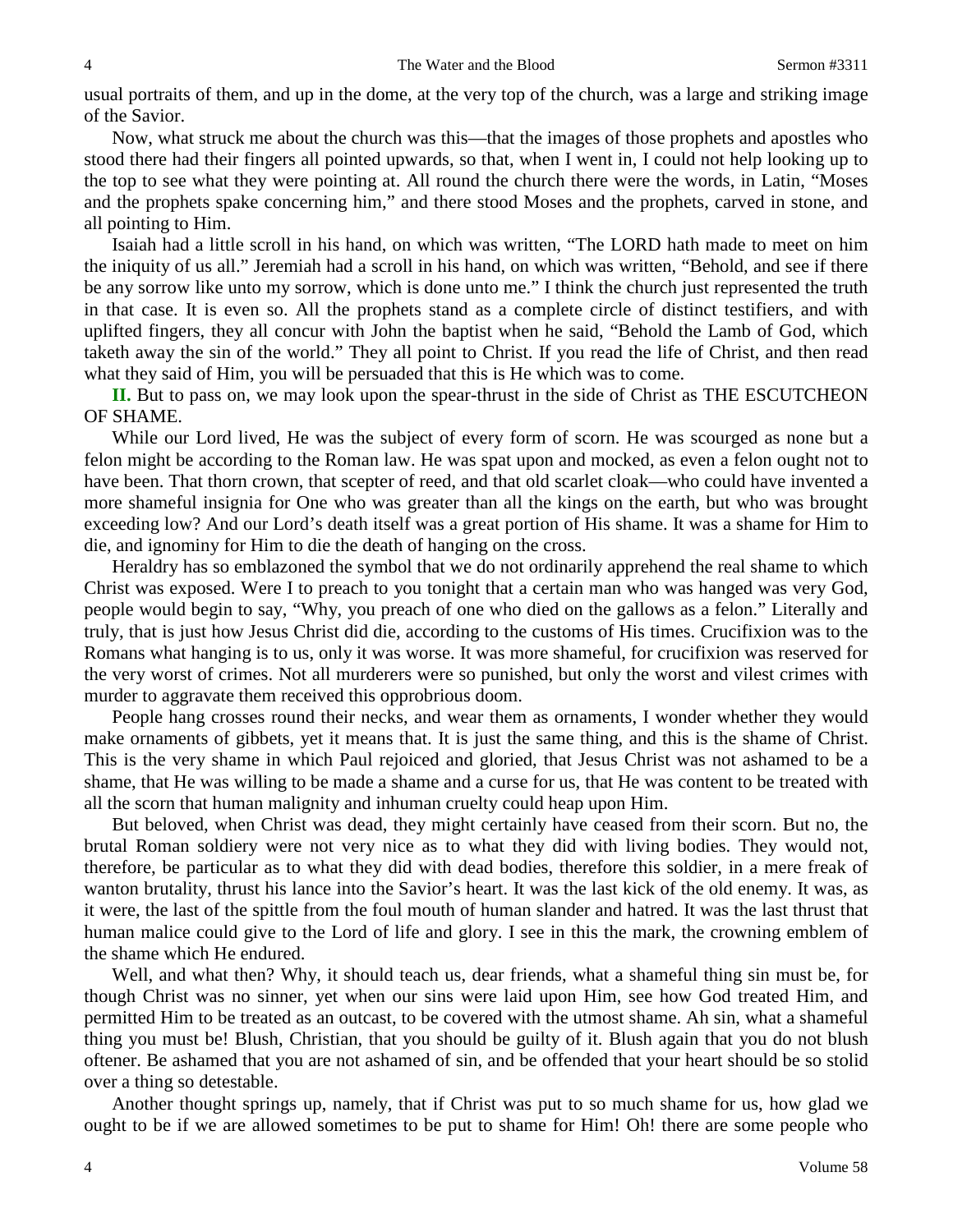cannot bear shame, they can endure anything else but ridicule and laughter. As John Bunyan says, "of all villains, Shame is the most shameless, for he will go and make sport and fun of the Christian's virtues, and mock at that which he ought to admire."

Well, child of God, supposing today you have your face spat upon for Christ, 'twere scarcely worthwhile to wipe it off. Ah! if you had to live a dying life, to be immured in a dungeon, or to live upon the rack, as long as it was done for Him who bore all this for you, the thought might sweeten the wormwood, and turn the gall into honey, that you were thus honored to have fellowship with Him in His sufferings. I leave that view of this wound of Christ with you, praying that it may nerve your hearts with a glorious courage, as you see Jesus thus shamefully wounded for you.

**III.** This lance wound was THE SEAL OF DEATH UPON OUR LORD JESUS CHRIST.

His enemies were so determined to put Him to death that they dragged His life out of its principal organ, and then they pierced it, namely, the heart. It was not possible that Jesus Christ could have lived another moment longer, even had He been alive at that time, but when the heart was touched, death must come.

Those who understand anatomy tell us that the pericardium around the heart was pierced, and they say that from that there flowed the blood and the water, but I am extremely doubtful whether the pericardium in any state whatever could have yielded a sufficient quantity of lymph, for though there is water there, there is only a small quantity.

In the state in which our Savior was, blood and water might have been found naturally in His heart, but only in a very small and infinitesimal quantity. The fountain that flowed therefrom was miraculous, not natural but supernatural, or if natural, yet so exalted and so increased in quantity as to become in itself supernatural.

Certainly, however, the piercing of His heart was the indication to all mankind that "He was dead already." Now, little as that may seem in the eyes of those of you who do not love Him, it is a most important thing to those who trust Him, for recollect, if Jesus Christ had not died, you and I must have perished. It was of no avail for our expiation that He sweat great drops of blood unless He had perfected the sacrifice. The law required life, if Christ had not laid down His life, the law would have required ours. In due time, our souls would have been cast into the second death on account of sin, if Jesus had not died, actually and truly died.

But we are quite sure about it now, for His heart was pierced. Indeed, I may say that this is the one keystone of the whole Gospel system, for if Jesus did not die then, we have no resurrection, for if He died not then, He did not rise, and if we have no evidence of resurrection, the whole of our religion becomes a falsehood. But brethren, He did die. His soul quitted His body. That corpse that was taken by Joseph of Arimathaea was as lifeless as any that was ever committed to the sepulcher, and He did rise again, in proof to us that we who die, and those we have parted with on the confines of this mortal life, who are, alas! all truly dead, shall certainly rise again, and in their flesh shall see God.

This is a simple truth for you to hear, perhaps, but never did angel have such weighty news to tell as I have told you tonight, that God was made flesh, the very God that made heaven and earth took upon Himself our nature, and as such He died, literally died for us. The God-man, the Mediator, Jesus of Nazareth, the Son of God, and the Son of Mary, died, was crucified, and had His heart pierced for us, and if we depend upon this, we may rest secure. If He died, then we need not die. If He died for us, then we cannot die the second death. If Jesus was punished in our stead, the sting of death is taken away, the law is satisfied, and every soul that believeth in Him shall have life eternal.

**IV.** But I cannot tarry longer upon that, and therefore I come to the fourth point. This heart wound of Christ is also to be called THE SOURCE OF PURITY.

The text tells us that there issued from it a double flood of blood and water. We are not at a loss to explain this because the apostle John, in his epistle, has told us that our Lord "came by water and blood; not by water only, but by water and blood" [See sermon #3252, By Water and Blood], and he explains it by the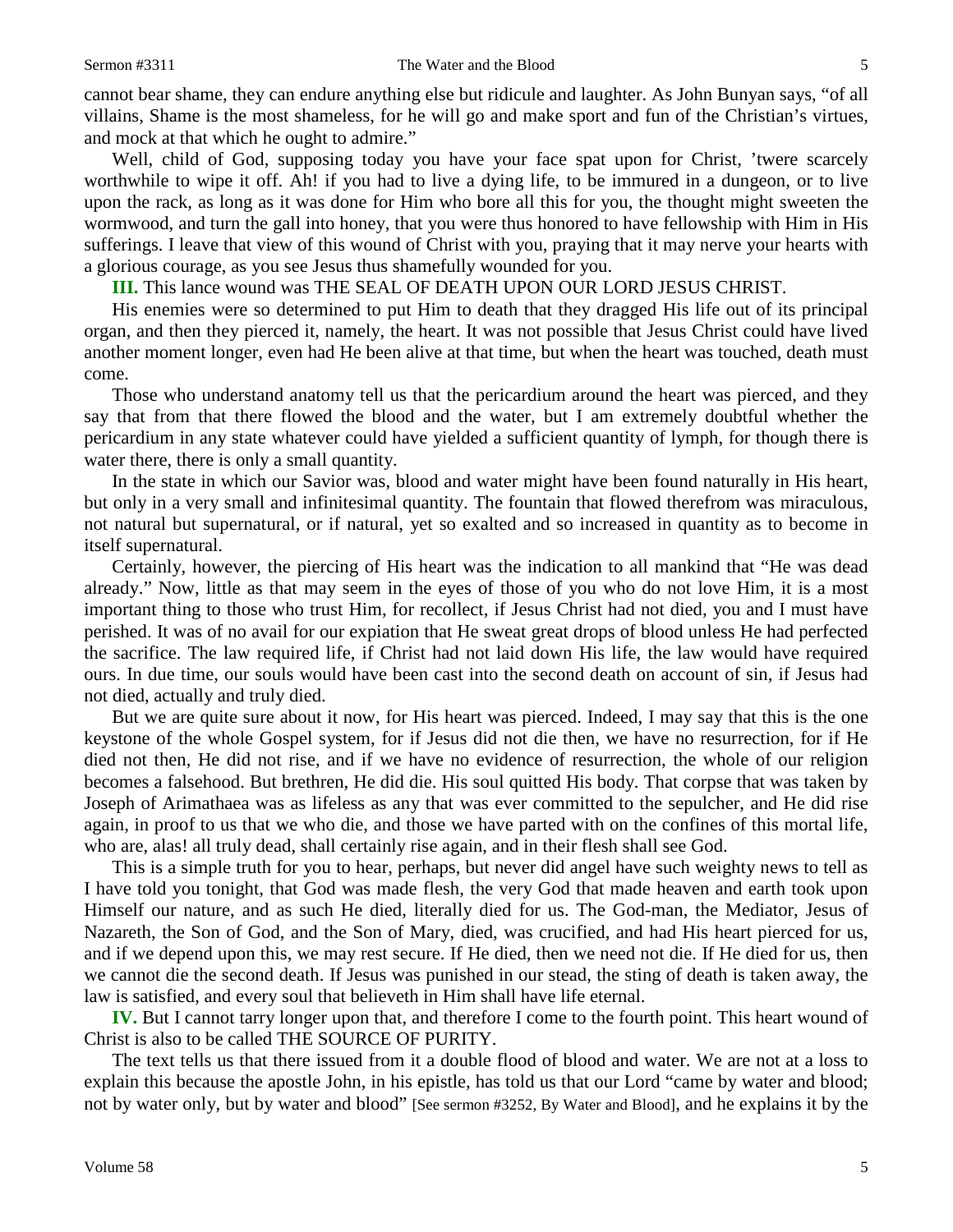connection that Christ came into the world by blood to take away the guilt of sin, and by water to take away the power of sin, by blood to remove the punishment, by water to remove the filth.

Now, dear friends, let us say that *there is no blood and no water that can wash away sin anywhere but in Christ*. All the blood of bullocks could not take away sin, though offered by Aaron himself, the father of the Levitical priesthood, and all the water in the world, though consecrated by bishops, and cardinals, and popes, cannot take away a single spot of iniquity.

The only blood that can cleanse us from God's wrath is the blood of Jesus Christ Himself, and the only water that can wash out of us the damning stain of sin is the water which came from Jesus Christ's heart. If you want to be thus doubly washed, go to the Son of God for the washing. Go nowhere else, I pray you, for every other trust is but a delusion and a lie.

Jesus Christ can put away the guilt of every sin. Though you have been a drunkard, an adulterer, a whoremonger, a thief, a murderer, yet the blood of Jesus Christ can wash you from the accumulated filth of years, and the water from Christ's side can take away your propensities to sin, and change your nature, and make you holy instead of filthy, can make you pure in heart instead of polluted in spirit. Nothing else can do it.

No lie was ever more extraordinary than the lie that baptismal water can regenerate the soul. I marvel more and more that I should find myself living in an age of such idiots, and have almost come to think that Carlyle was right when he spoke of our nation as "consisting of twenty million people, mostly fools." So it seems to be, or else such a dogma as this would have been kicked out of the universe years since, and banished once and forever to the limbo of lunacy as an outrage on common sense.

Is God the Holy Spirit confined to water, so that the priest's dropping it on the child's brow can work regeneration in the child's soul? Believe it not, it is a foul falsehood! But hold ye to this. That which alone can work regeneration is the water from the side of Christ, and when faith can get that, and trust that, the matter is done. Faith relies upon the sacred double flood, then the heart is renewed, the man is changed, the soul is saved by Jesus Christ.

Remember too, that *the water and the blood flowed from the same place, and flowed together,* and therefore, if a man would be saved, He must have the two. Tens of thousands would like to escape from hell, but they have no wish to escape from sin. Are there not multitudes who are very anxious to get rid of the punishment, but are not at all concerned to be delivered from the habit of iniquity? Oh, yes! the drunkard would fain be forgiven, but he would like to keep to his tippling. Yes, the lecherous man would gladly have his constitution restored, and his iniquity blotted out, but he must go to his dens of infamy again. Such is not the religion of Christ.

The religion of Christ demands of us that if we take Christ, we should take Him for the double purpose, to pardon for sins past, and to deliver from sins to come. I think it was Celsus, the ancient philosopher, who jeered at the great Christian advocates, saying, "Your Master, Christ, receives all the filth of the universe into His church, He tells you to go about to find out thieves, drunkards, harlots, and such like, and to tell them to come to Him. Your religion is nothing better than a lazar house, into which you thrust lepers."

"Ay," said he who argued with him, "you have spoken well. We do receive them as into a lazar house, but we heal them, sir, we heal them, and while into the one door the spiritually and morally blind, and halt, and maimed, and lame do come in as they are, the great Physician touches them with His grace, and cleanses them with the water and the blood, and they are not what they were any longer."

Now, am I addressing one man who feels that he is saved by faith, and yet he is sinning as he used to do? Give up that belief, sir, or it will ruin you. I pray you, do not indulge in it, for it is a delusion of Satan. Do I address one man who has a hope that perhaps he can so trust Christ as to be saved, and yet continue to live in his own wicked way? If anyone has told you that, he has told you falsely. Rest assured that you are mistaken.

Christ never came to be the minister of sin. He came to save us, not in our sins, but from our sins. He will forgive us all manner of iniquities, but not if we love the iniquity, and continue in it. If you hug sin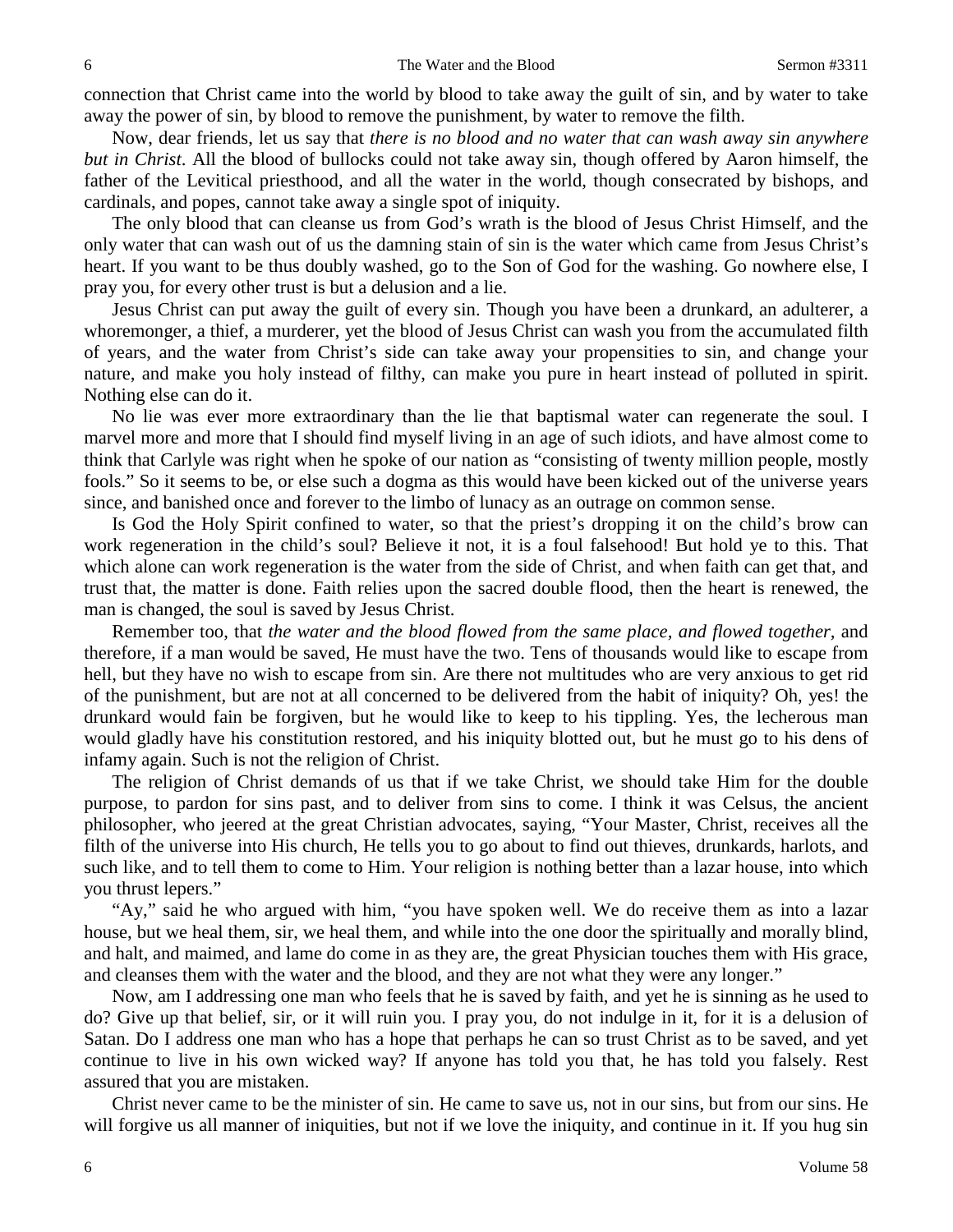to your bosom, the viper will sting you, and no power, either human or divine, can extract the poison unless the viper itself is taken away. You must have both the water and the blood, and I pray that you may have both.

Now, Christians, I have done when I have put to you one question. Answer it, and answer it truthfully. It is this—Beloved friends, have you got such a hold of Christ as you should have in His double capacity as your Pardoner and your Sanctifier? I know you plead the blood for your remission, I know that is all your hope. I know that the blood of Christ is your comfort and your hope, but have you got the water quite as fully?

You have a bad temper, perhaps. Well, it is a pitiable circumstance, but surely, if Christ can forgive a bad temper, He can remove a bad temper too. Did you ever bring your bad temper to Christ to have it washed away with the water? You should have done so, for He can do it.

Perhaps you have got an envious spirit—a murmuring spirit—naturally so, you are generally depressed and downhearted. Did you ever believe in the power of Christ to kill envy, and to lift you up above murmuring? You should do so. You believe that Christ can forgive this sin. Well, that is through the power of the blood, but do you think that the water is less potent than the blood—that Christ can forgive what He cannot subdue? Oh, think not so! Think as well of the Spirit and His sanctifying power as of Christ and His justifying righteousness.

"Well," says one, "I have a besetting sin which I do not think I shall ever quite overcome," My dear brother, why not? It strikes me that the Christian ought to get his greatest victories from his weakest points, and if you have a besetting sin, I think you ought to be distinguished by its opposite virtue.

I do not know that it was so, but I always have a notion that Moses was by his natural constitution a thoroughly quick-tempered man. I think so from the fact that, when he saw the Egyptian smiting the Israelite, he did not stop a minute, but he slew him at once, and hid him in the sand. That looks to me to be the breaking out of the real Moses. But what did he become by the grace of God? Why, after his spirit was subdued, he became the meekest of men, and often was quiet where you and I would have spoken.

Now, why should it not be so with us? It strikes me that the worst tempered man who becomes a Christian ought to make this a strong point, and to strive to become the best tempered.

There are some Christians who naturally have a little weakness in their hand, and cannot open it well. If they get a little money in it, they are very apt to get their joints tied together very tightly, but when grace comes in, I think they should try to defeat the devil by being more than ordinarily liberal, so that, whereas other Christians might be content to give less, they say to Satan, "O my enemy, you have held me in bondage in this way, but in wherever else you may get the upper hand of me, you never shall in this, for I will take care that whenever you tell me not to give a shilling, I will give two, in order to let you see that you are no master of mine, and that I have got rid of the foul sin of illiberality!"

Do let us each one act upon this great truth, that as Christ has the power to forgive us our sin, so also He has the power to cleanse it away.

And my dear brethren and sisters, let us get closer to Christ. Let us be bedewed oftener than we have been before with the water and with the blood. Let us live in the spirit of this double purification, and be it ours to find this blessed stream lead us right up to the heart of Christ, from which it flowed, that we may understand the everlasting love which dwells there deep in its eternal fountains, and may rejoice and be glad in it all our days.

### **EXPOSITION BY C. H. SPURGEON**

#### *JOHN 19:23-37*

**Verse 23.** *Then the soldiers, when they had crucified Jesus, took his garments,—*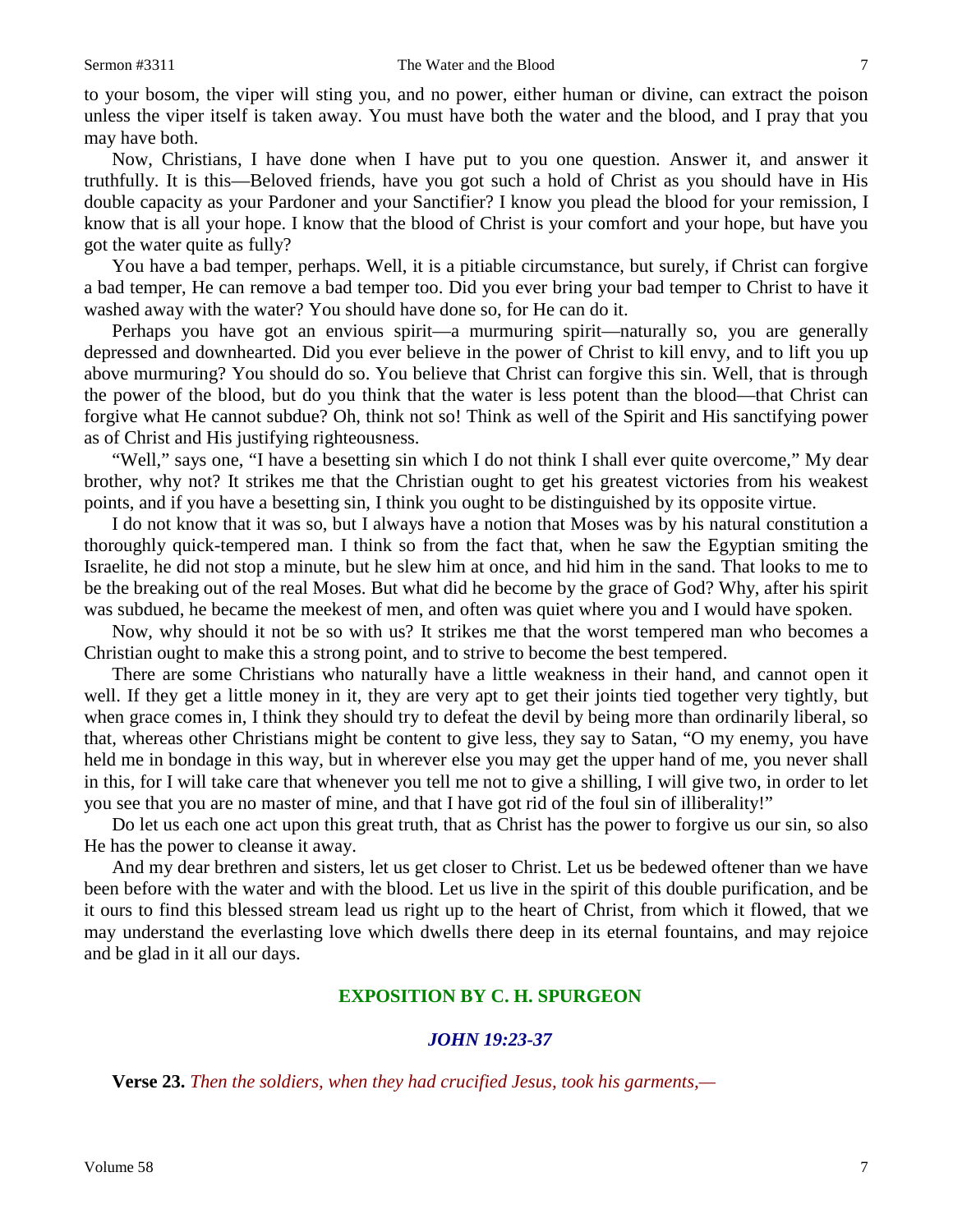They had already stripped Him, no element of shame was wanting in His substitution for us. He stooped as low as our sins could have thrust us, that He might bring us up from the very depths of degradation and shame.

**23-24.** *And made four parts, to every soldier a part; and also his coat: now the coat was without seam, woven from the top throughout. They said therefore among themselves, Let us not rend it, but cast lots for it, whose it shall be: that the scripture might be fulfilled, which saith; They parted my raiment among them, and for my vesture they did cast lots. These things therefore the soldiers did.*

Quite unaware of the ancient prophecy, yet in complete accord with divine predestination, these soldiers did exactly according to the eternal purposes of God. It is very wonderful how, in practice, the free agency of man tallies exactly with the predestination of God. We need not inquire how it is, but we may admire that it is so.

"These things therefore the soldiers did," yet the motive which swayed them was not the fulfillment of the divine will, but simply the common sense thought that it would be a pity to spoil such a garment by rending it, and partly also by that innate love of gambling which is found everywhere, in every age, so that often men would sooner run the hazard of winning all than take the safe one fourth which might fall to their lot. Let us reverently adore the whole scheme of providence by which God's determinate purpose is carried out in every jot and tittle, while the free agency of man is left unfettered.

**25.** *Now there stood by the cross of Jesus, his mother, and his mother's sister, Mary the wife of Cleophas, and Mary Magdalene.*

These gracious women stood by the cross, we call them the feebler sex, but we must grant that they are the stronger of the two in anything which has to do with pure disinterested love. Yield the first place to them.

**26.** *When Jesus therefore saw his mother,—*

Here was another pang for Him, He could not be spared anywhere. He must recollect in His death everything that would cause Him grief, "When Jesus therefore saw His mother,"—

**26-27.** *And the disciple standing by, whom he loved, he saith unto his mother, Woman, behold thy son! Then saith he to the disciple, Behold thy mother! And from that hour that disciple took her unto his own home.*

There was no specific direction given to John to entertain Mary, it was quite enough for the Lord to call his attention to her by saying "Behold thy mother." How I wish we were always in such a state of heart that we did not need specific precepts, a hint would suffice! Dear friends, do not need pressing or driving to holy duty, be not as bullocks that must be goaded, but rather have within you such a spring of love that it shall be a delight to do anything that may give joy to the heart of the Well-beloved. When you see Him on the cross, is there anything you can deny Him? Will you not think spontaneously of what you can do to please Him?

**28.** *After this, Jesus knowing that all things were now accomplished, that the scripture might be fulfilled, saith, I thirst.*

There was yet a little more to be done, all the great things were accomplished, but He would keep even the least particles of prophecy, so He cried, "I thirst."

**29-30.** *Now there was set a vessel full of vinegar: and they filled a spunge with vinegar, and put it upon hyssop, and put it to his mouth. When Jesus therefore had received the vinegar,—*

He did receive that, He had refused the drugged draught which they had first offered to Him to lull His pain, but He accepted this, which was simply weak wine, no doubt a little sour, possibly bitter. When He "had received the vinegar,"—

**30.** *He said, It is finished: and he bowed his head, and gave up the ghost* [See sermon #421, It is Finished and #2344, Christ's Dying Word for His Church]*.*

Incarnate love has fulfilled its self-imposed task. Jesus, as the Substitute for sinners, was condemned to die, and He died that He might finish the work of our redemption.